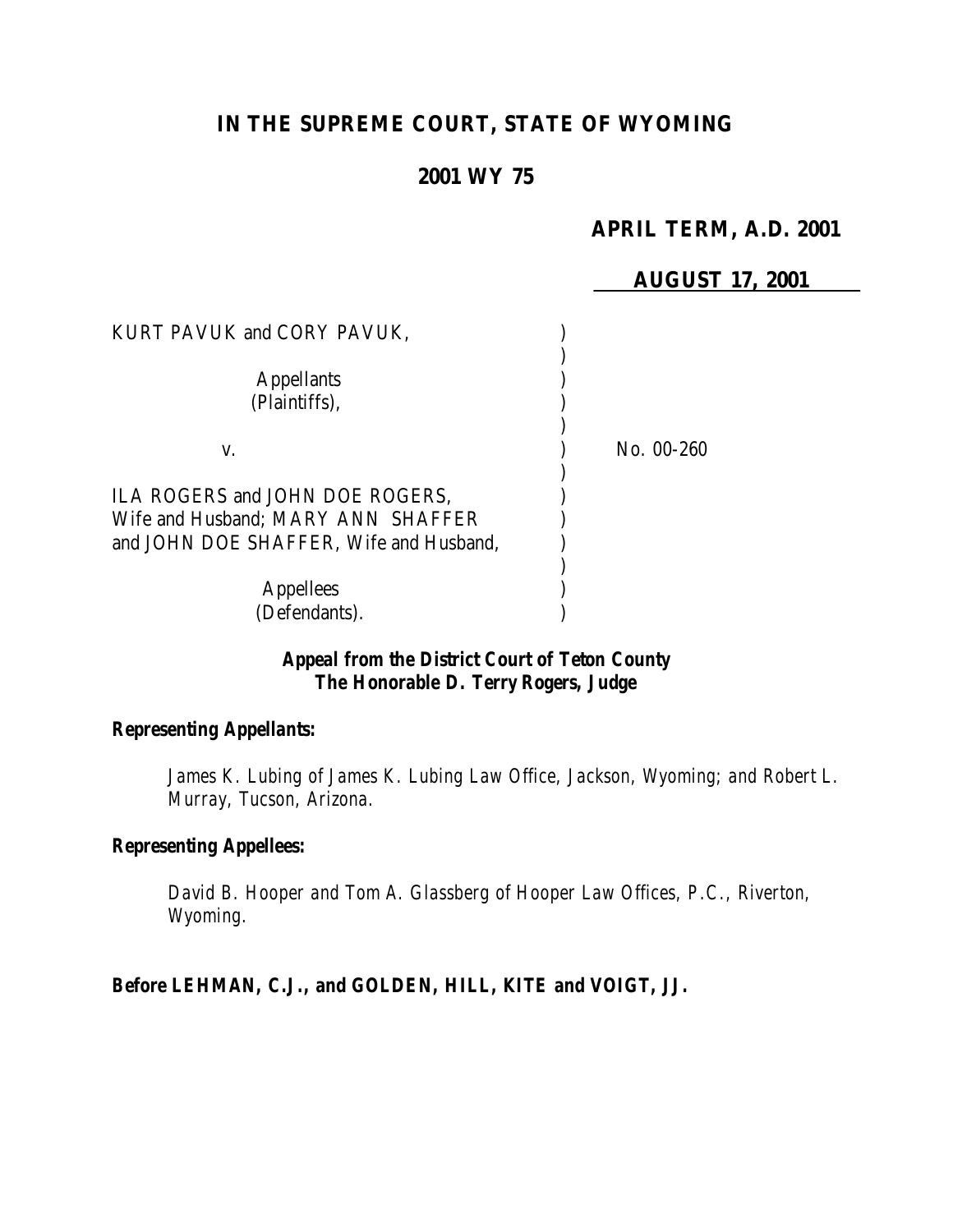### **VOIGT, Justice.**

[¶1] Kurt Pavuk (appellant), a social guest of the tenant, was injured when he fell down a stairway on premises leased from Ila Rogers and Mary Ann Shaffer (appellees). In the ensuing personal injury action, the district court granted summary judgment to appellees, citing common law landlord immunity. Appellant asks this Court to reject that common law immunity, thereby recognizing recent legislative intent to the contrary. Finding that summary judgment in favor of appellees was proper under the circumstances of this case, we affirm.

#### **ISSUES**

[¶2] The only issue raised by appellant is whether this Court should abandon its adherence to the common law doctrine of landlord immunity for injuries to a tenant or third-party guest of the tenant.

### **FACTS**

[¶3] In December, 1996, appellant suffered severe injuries, resulting in paraplegia, when he fell down the outside back stairs of a townhouse owned by appellees and rented to appellant's acquaintance. Appellant brought the instant civil action on January 18, 2000, alleging that appellees maintained the premises in a dangerous condition. The district court granted summary judgment to appellees, finding (1) there were no issues of material fact; (2) appellees had not retained control over the premises; (3) there were no latent defects; and (4) appellees were protected by common law landlord immunity from negligence claims brought by a social guest of their tenant.

#### **STANDARD OF REVIEW**

[¶4] Summary judgment motions are determined under the following language from W.R.C.P. 56(c):

> The judgment sought shall be rendered forthwith if the pleadings, depositions, answers to interrogatories, and admissions on file, together with the affidavits, if any, show that there is no genuine issue as to any material fact and that the moving party is entitled to a judgment as a matter of law.

Since the parties have not suggested any disagreement as to the material facts in this case, we "have only to determine whether the district court properly granted summary judgment as a matter of law." *Cooper v. Town of Pinedale*, 1 P.3d 1197, 1200 (Wyo. 2000).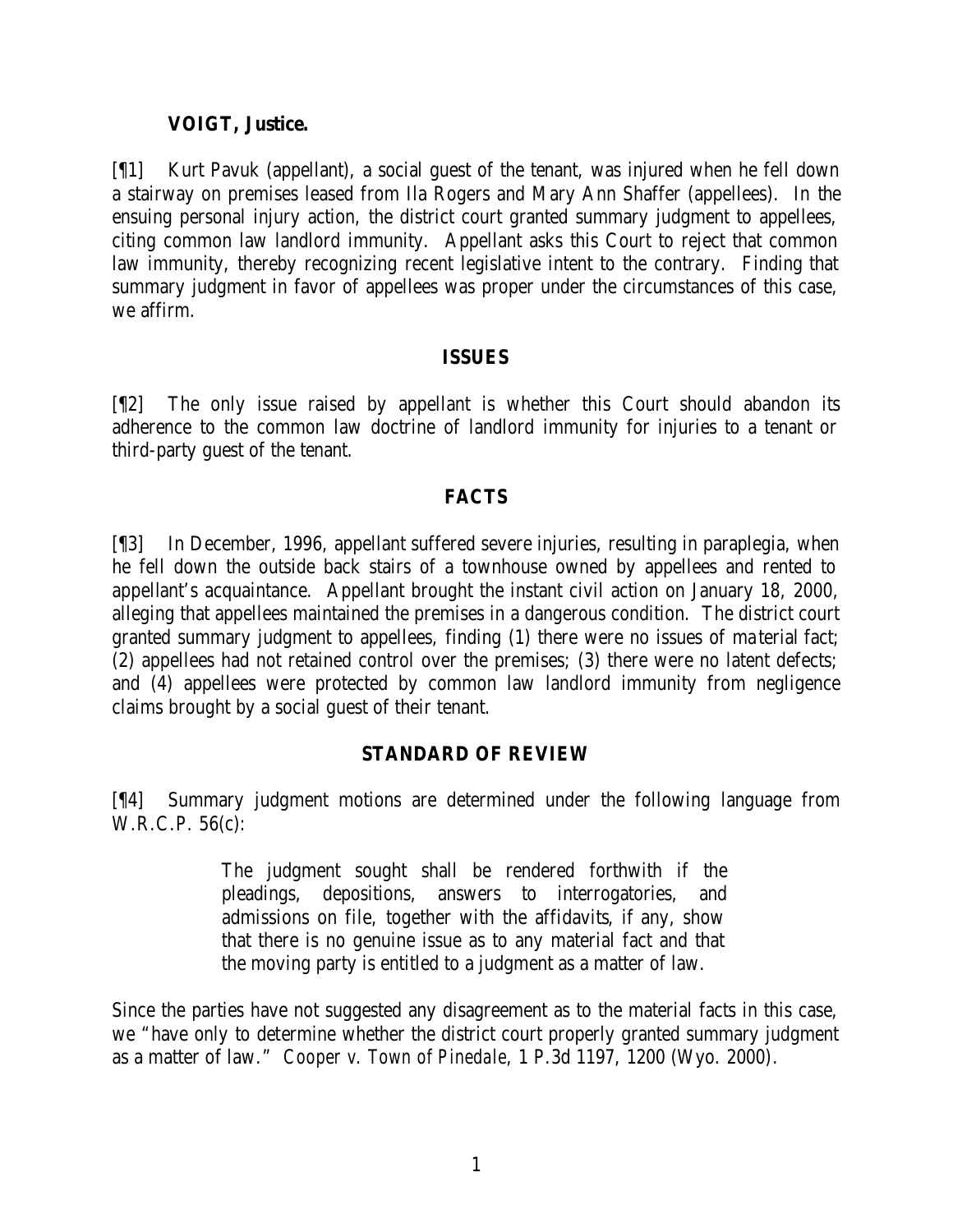#### **DISCUSSION**

[¶5] In recent years, this Court has had several occasions to reiterate Wyoming's longstanding adherence to the common law doctrine of landlord immunity. Under that doctrine, landlords have no duty to tenants or to tenants' guests for the condition of the premises, with the following exceptions:

> 1. Undisclosed conditions known to lessor and unknown to the lessee which were hidden or latently dangerous and caused an injury.  $***$

> 2. The premises were leased for public use and a member of the public was injured.

> 3. Part of the premises was retained under the lessor's control, but was open to the use of the lessee. \* \* \*

- 4. Lessor had contracted to repair the premises. \* \* \*
- 5. Negligence by lessor in making repairs.

*Taylor v. Schukei Family Trust ex rel. Schukei*, 996 P.2d 13, 16 (Wyo. 2000). *See also Flores v. Simmons*, 999 P.2d 1310, 1312-13 (Wyo. 2000); *Selby v. Conquistador Apartments, Ltd.*, 990 P.2d 491, 496 (Wyo. 1999); and *Roberts v. Klinkosh*, 986 P.2d 153, 156 (Wyo. 1999).

[¶6] While continuing to apply the common law rule, this Court has been cognizant of the fact that many states have abrogated landlord immunity in the face of changing times. Finding the social policies involved in such a decision to be a matter for the legislature, we declined judicially to follow suit. *Ortega v. Flaim*, 902 P.2d 199, 202-04 (Wyo. 1995). In that regard, in 1999 the legislature passed certain "residential rental property" statutes, the effect of which is to "alter the existing law which governs the landlord and tenant relationship." *Flores*, 999 P.2d at 1313 n.1; Wyo. Stat. Ann. §§ 1-21-1201 through 1-21- 1211 (LexisNexis 2001). Those statutes took effect on July 1, 1999.

[¶7] With the state of the law being relatively clear on this issue in Wyoming, one might wonder what room remains for appellant's arguments. He finds support for his position in two places. First, although we opined in *Ortega* that the issue was a legislative one, we also hinted that "a proper record and insightful analysis of whether conditions in Wyoming warrant a change" were lacking in that case. *Ortega*, 902 P.2d at 204. Second, appellant suggests that we should find clear legislative intent in the new legislation that landlords have a duty to maintain safe premises.